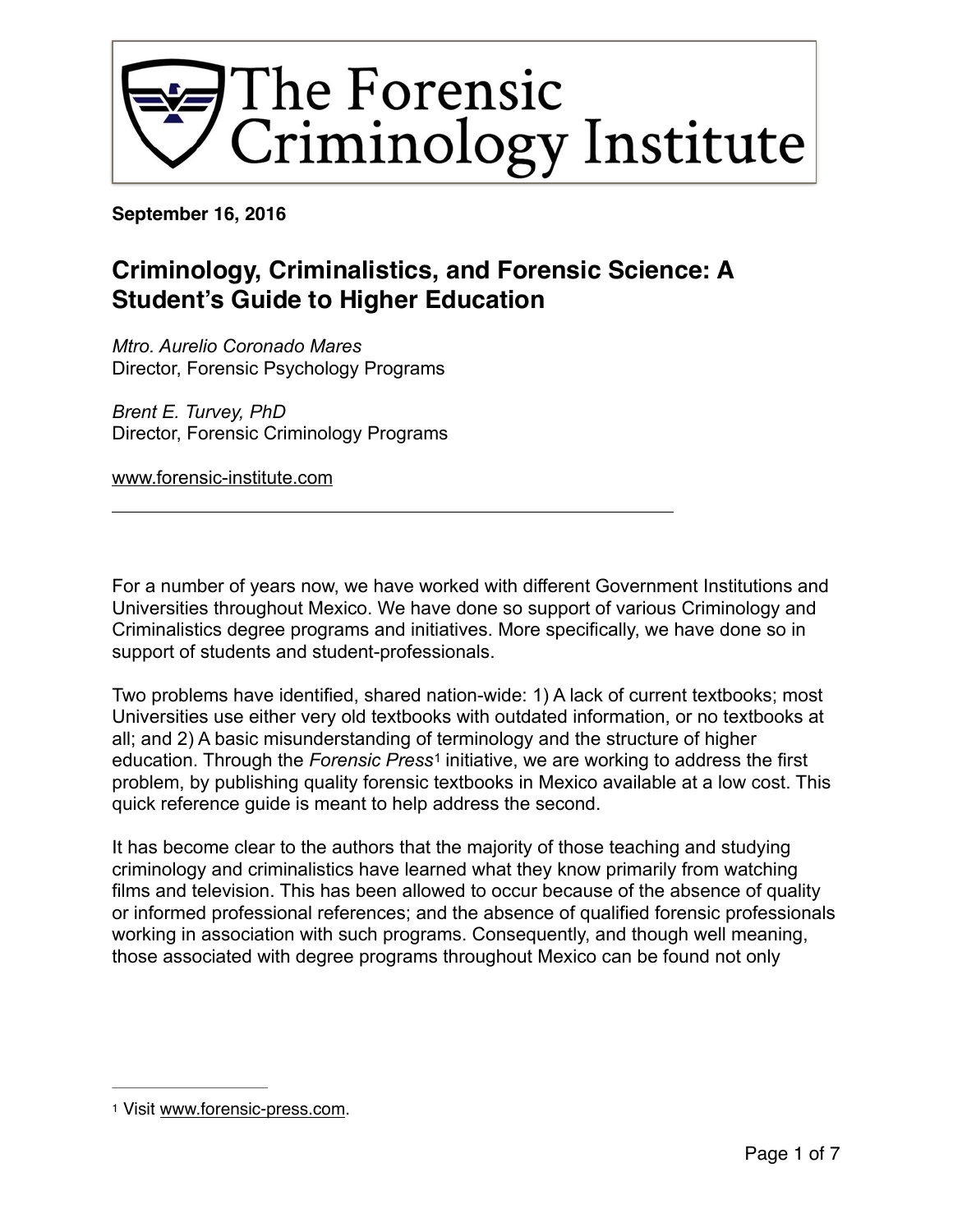<span id="page-1-2"></span>embracing inaccurate information, but repeating it<sup>2</sup>[.](#page-1-0) This has created a community of forensic educators where the blind are leading the blind.

In order to assist students with process of identifying and enrolling in degree programs that are most suited to their education and related employment goals, we offer the following conceptual summaries. These presented in two sections: *Basic Forensic Terminology* and *Degree Programs*.

# *Basic Forensic Terminology*

In order to understand the relationship between criminology and forensic science, the following terms must be carefully read and properly understood.

## *Criminology*

Criminology is generally defined as the scientific study of crime and criminals. As described in Reckless (1955, pp. 6–7):

…[I]t is clear that criminology is not only a behavioral science but also an applied science and science of manipulation and social control. ... It receives contributions from experts in such disciplines as biology, anthropology, physiology, medicine, psychiatry, psychology, social administration, economics, law, political science, and penology and corrections.

The many conceptual definitions of criminology create myriad intersections between crime, criminality, and scientific study that have made criminologists out of practitioners and researchers from almost every background.

For professionals who engage in the study of crime environments and causes, criminology is a social science; for those who study the actions, choices, psychology or personality of criminals, it is a cognitive or behavioral science; and for those who study the correlations between biological factors and criminal behavior, it is a science rendered from chemistry and genetics.

The broad field of *Criminology* must not be confused with specific practice of *Criminalistics*, though it often is.

#### *Forensic*

<span id="page-1-3"></span>In a legal context, the term *forensic* means court<sup>[3](#page-1-1)</sup>. It is not a reference to *science* or anything *scientific*, necessarily. However, this is sometimes what the use of the term is

<span id="page-1-0"></span><sup>&</sup>lt;sup>[2](#page-1-2)</sup> This is not a problem that is unique to Mexico. In the United States, for example, the same problem exists because many educators and students don't bother to read, despite having access to competent and informed professional resources.

<span id="page-1-1"></span><sup>&</sup>lt;sup>3</sup>This term is not to be confused with the subject of "forensics", which relates to the art of arguing and debating, with no relationship to the issues of courtroom admissibility or expertise. Most people confuse the terms, and this is a quick way to distinguish those who are properly educated and trained as forensic practitioners from those who are not.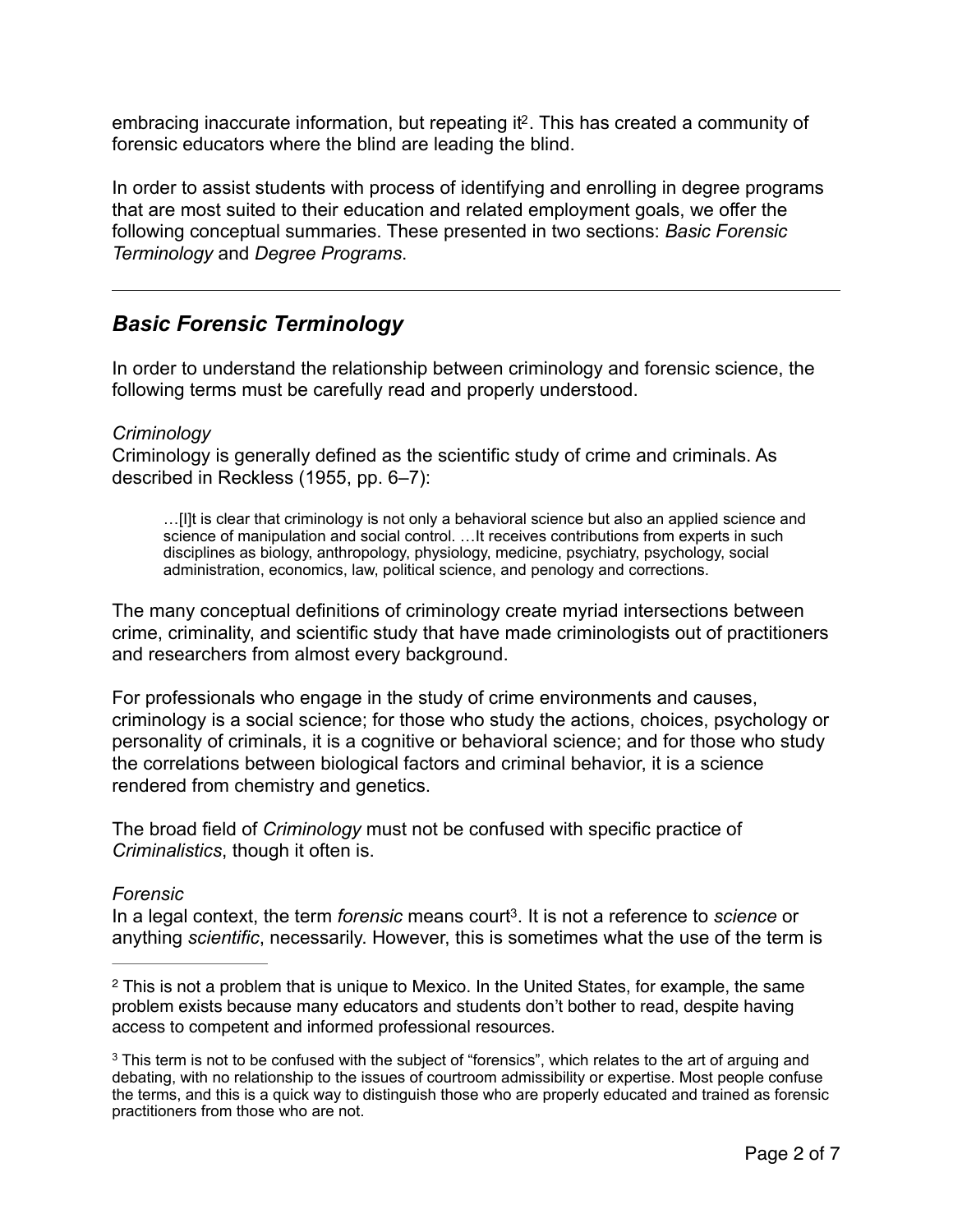intended to imply. The term forensic is merely a descriptor, meaning whatever profession or subject matter comes next is intended to be of and for the courtroom. If this term is used, to describe a professional, it means that they testify in court as an expert in their field. If a professional uses the word "forensic" to describe themselves, and they do not testy in court, then they are either ignorant or fraudulent.

#### *Forensic Science*

Forensic science is the application of scientific methodology, knowledge, and principles to the resolution of legal questions, whether criminal or civil (Chisum and Turvey, 2012; Houck and Seigal, 2010; James and Nordby, 2003; Saferstein, 2010; and Thornton and Peterson, 2007). It suggests the scientific examination of evidence, whether it be physical, digital, or behavioral. This definition, which generally consistent across the forensic science literature, is intentionally general and inclusive. There are, in fact, many different forensic sub-disciplines, including (but certainly not limited to) criminalistics, crime reconstruction, forensic pathology, forensic anthropology, forensic toxicology, forensic entomology, forensic mental health (psychology and psychiatry); and forensic criminology (Chisum and Turvey, 2012; Houck and Seigal, 2010; James and Nordby, 2003; Saferstein, 2010; Seigel, Saukko, and Knupfer, 2000).

A *forensic scientist* is a professional with a scientific education and background that also: examines evidence with the scientific method, using scientific knowledge and following scientific protocols; and does so with the expectation of testifying in court as an expert.

If a scientist has not qualified in court as an expert, then they are not a forensic scientist.

## *Criminalistics*

A criminalist is a particular type of forensic scientist who performs objective testing on physical evidence in a crime lab. Indeed, there are more than a few different subspecialties within laboratory criminalistics. As explained by the California Association of Criminalists: "A criminalist is a person with a background in science, typically having at least a baccalaureate degree in an area such as chemistry, biology, forensic science, or criminalistics. ... a criminalist applies scientific methods and techniques to examine and analyze evidentiary items and testifies in court as to his or her findings."[4](#page-2-0)

<span id="page-2-1"></span>This definition makes it clear that criminalists are those forensic scientists trained to examine physical evidence and then testify about their findings as forensic experts in court. This means you must be a scientist; you must examine physical evidence in a lab; and you must testify in court. Otherwise, you are not a criminalist.

## *Forensic Criminology*

Forensic Criminology is the scientific study of crime and criminals for the purposes of addressing investigative and legal issues (Turvey and Petherick, 2010). It is a science, it

<span id="page-2-0"></span>[4](#page-2-1) See: <http://www.cacnews.org/membership/criminalistics.shtml>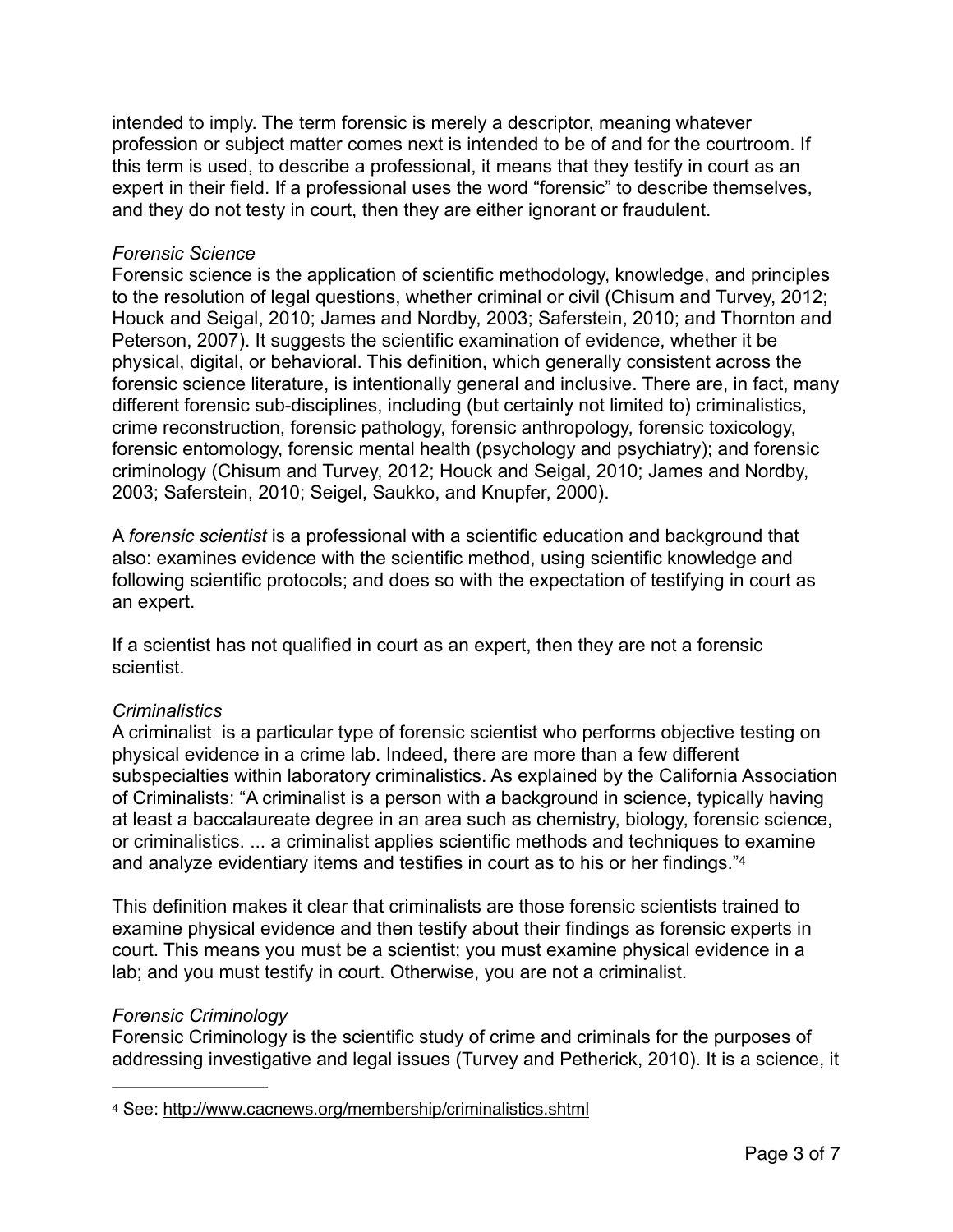is a behavioral science, and it is a forensic science. The underlying theories and methods are not meant to be constructs developed in the courts of law but rather in the courts of science (Thornton, 1994). Like any other scientific practice, it exists beyond legal or national borders as a realm unto itself as it must to be a true discipline. It includes sub-disciplines such as criminal investigation, forensic psychology, forensic victimology, crime analysis, and criminal profiling.

If a criminologist has not qualified in court as an expert, then they are not a forensic criminologist.

## *Degree Programs*

<span id="page-3-1"></span>In order to understand where you are as a student, and what might be next for you, the following basic list of undergraduate and post-graduate degree programs described<sup>[5](#page-3-0)</sup>.

## *Associate Degree*

An Associate Degree is generally offered as two year undergraduate program. These programs require students to complete coursework of approximately 60 hours. They are taken either to satisfy a basic certification requirement for a profession or trade; or as preparation for an eventual Bachelor's Degree program. The Associates Degree is generally abbreviated as either AA (Associate of Arts) or AS (Associate of Science)

However, those pursuing a Bachelor's Degree will likely skip the step of getting an Associate Degree unless there is some immediate professional advantage.

## *Bachelor's Degree*

A Bachelor's Degree is the result of a degree program that typically offers a Bachelor's of Arts or a Bachelor's of Science. The minimum University requirement for a Bachelor's degree is 120 semester hours, or 180 quarter hours. Full time students take 4-5 years to accomplish this; while part time students can take much longer.

The Bachelor's Degree is generally abbreviated as either BA (Bachelor's of Arts) or BS (Bachelor's of Science). There are specialized bachelor's degree as well, but these are less common.

## *Diplomado, or Post-Graduate Certificate / Diploma*

Referred to as a Post-Graduate Certificate or Diploma in the United States, a Diplomado (aka Diplomat) is a professional credential achieved by completing 120 hours of study in a particular specialized subject matter. It is meant to prepare the

<span id="page-3-0"></span>[<sup>5</sup>](#page-3-1) See also:<http://collegiatepursuits.com/different-types-of-college-degrees/>and [https://](https://bigfuture.collegeboard.org/find-colleges/college-101/quick-guide-your-college-degree-options) [bigfuture.collegeboard.org/find-colleges/college-101/quick-guide-your-college-degree-options](https://bigfuture.collegeboard.org/find-colleges/college-101/quick-guide-your-college-degree-options).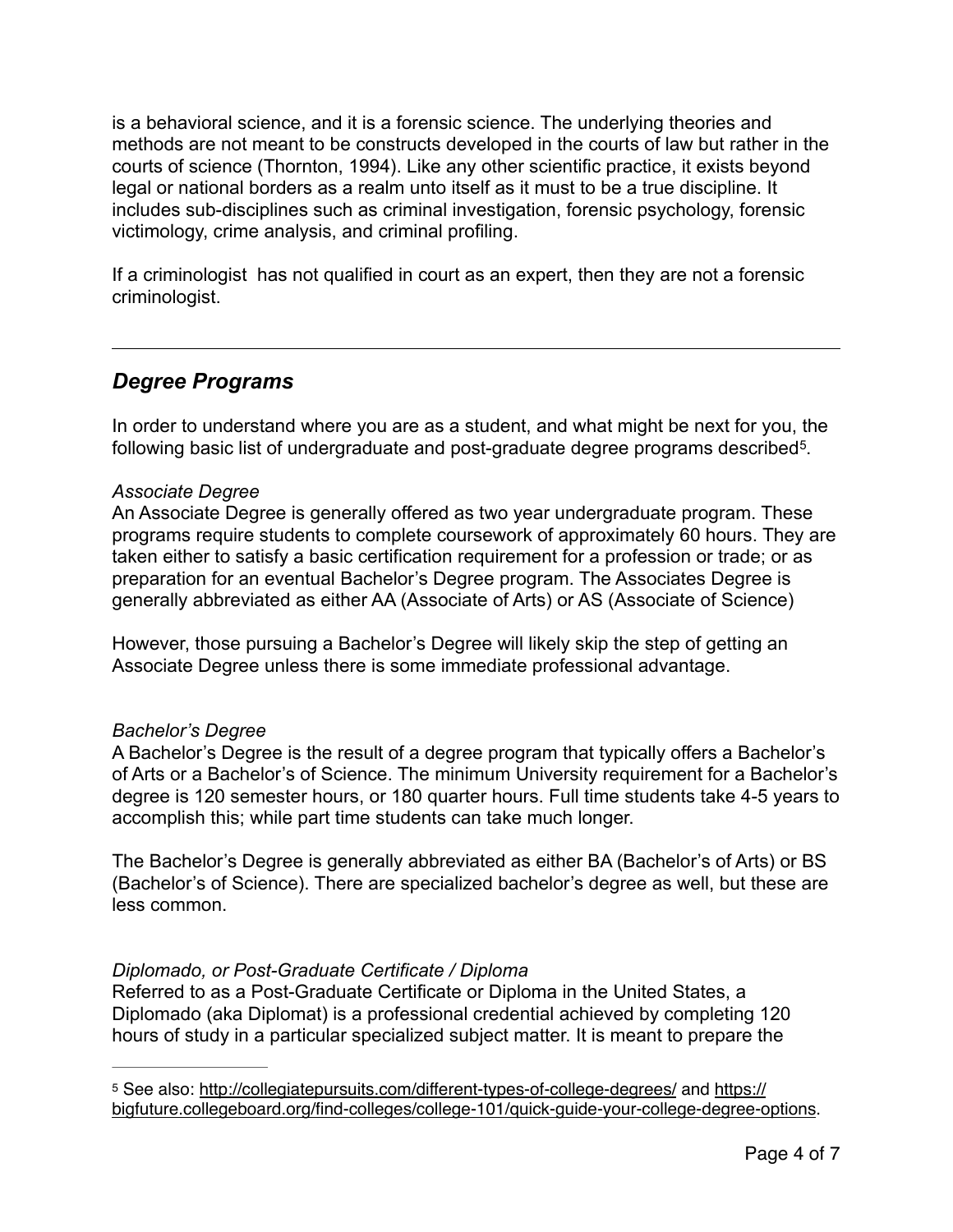student with a graduate degree for a graduate degree program, such as an MS or and MA. It is also typically designed to meet the basic requirements for beginning specialized professional work; or to obtain basic professional certifications.

A post-graduate diploma generally takes a number of months to complete, and should be taught by those actually doing the work that they are teaching. Otherwise, it has limited professional value. Many individuals and private institutions offer Diploma programs on their own, outside of accredited institutions, but these have limited value in the professional community.

#### *Graduate Degrees*

A Graduate Degree is the result of an advanced level degree program taken after receiving a bachelor's degree. They are offered through accredited institutions. There are generally two kinds: The Masters Degree and the PhD (Doctorate of Philosophy).

#### *Masters*

The Masters Degree is broken into two types: the Master of Arts and Master of Science, with an associated speciality (e.g., Master of Arts in Criminology; Master of Science in Forensic Science). A Masters Degree is generally abbreviated as either MA (Master of Arts) or MS (Master of Science). An MA is associated with the arts and humanities, and an MS applies to scientific and technical degrees that emphasize specialized skill development. In addition, an MA is usually a terminal degree; while an MS degree generally prepares students for doctoral program.

Masters Degree programs typically take 1-2 years to complete as a full time student. They must also be taught by those with a PhD level or higher to be considered valid by most Universities the United States. In other words, instructors teaching at the Masters level or higher are expected to hold their PhD. Anything less is generally substandard.

Additionally, some graduate degree programs do not require that students first hold a Bachelors degree. This is also regarded as substandard practice. It is commonly associated with for profit institutions that are not regulating the quality of their students or graduates.

In the forensic world, a Masters Degree program must befits first be evaluated based on the quality of its instructors. In other words, they should be case-working professionals with experience writing forensic reports and giving expert testimony. Second, it must be evaluated based on whether the program has the ability to provide the student with relevant internships. If it can't, then the program has limited value.

## *Doctorate of Philosophy*

The Doctorate of Philosophy, abbreviated as PhD, is the highest level of academic achievement. At the minimum, it requires the completion of an original research based dissertation using data collected by the candidate. This takes 3 or more years to complete; has many stages, including defense of the dissertation before a board; and requires passage of peer review by a dissertation committee. The PhD is then published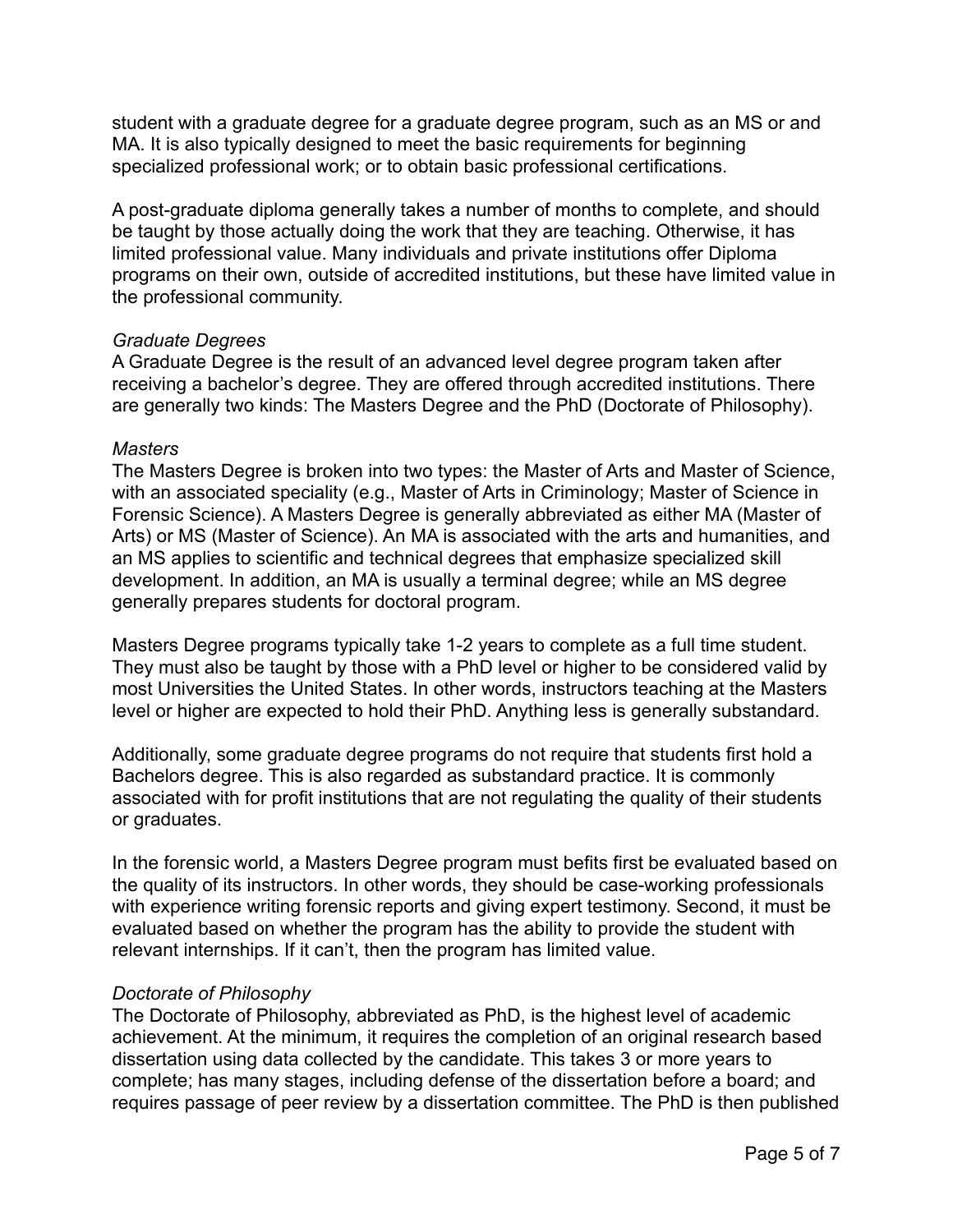in some form, as new knowledge to be shared with the scientific community as both relevant and scientifically valid.

Only those with a PhD can sit on a dissertation committee, and assist in conferring graduate degrees.

All PhDs are referred to as Doctorates in Philosophy, from the Department within the school where they were conferred (e.g., a PhD from the Dept. of Criminology); the speciality would most accurately be described by listing the topic of the dissertation.

## *Professional Degrees*

Professional Degrees are those graduate degree intended to prepare students for specific career paths in licensed professions. For example, a Medical Doctor receives and MD; a dentist will receive either a DDS or a DMD (Doctor of Dental Surgery or Doctor of Medicine in Dentistry); and Veterinarian will receive a DVM (Doctor of Veterinary Medicine); an attorney received a Juris Doctor (JD); and business professionals will generally seek out an MBA (Master of Business Arts). Each has very different technical requirements - some more and some quite a bit less.

## *Conclusion*

Students seeking to work in the criminal justice system need to study under qualified professionals and in association with accredited programs. At the very least, they should study under those who are doing, or who have done, the work that they are seeking to do themselves. The community of criminal justice and forensic science educators is awash with those who do not understand the basics. Prospective students must investigate degree programs thoroughly, and ask a lot of questions about who is teaching, whether they are competent, and whether they will be able to get an internship or a job, before they spend their money.

## **REFERENCES**

Chisum, W.J. and Turvey, B. (2012) *Crime Reconstruction, 2nd Ed*. Elsevier Science, San Diego.

Edwards, H., and Gotsonis, C. (2009) *Strengthening Forensic Science in the United States: A Path Forward*. National Academies Press, Washington, DC.

Houck, M. and Seigal, J. (2010) *Fundamentals of Forensic Science, second ed*., Elsevier Science, San Diego.